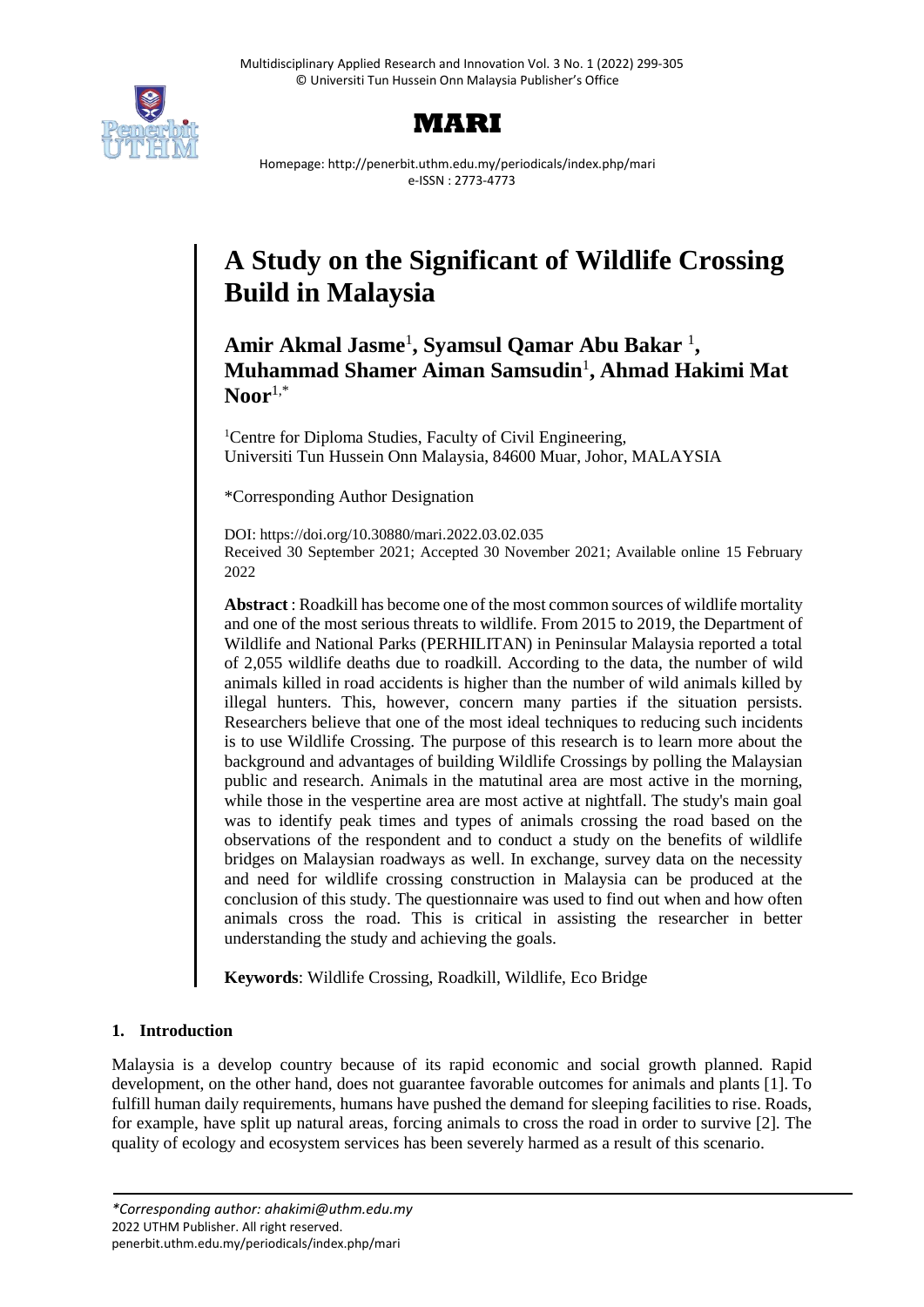Inventory statistics from 2018, the Peninsula Malaysia has only 250-340 leopards, 700-800 tapirs, 300-500 bears, 150-200 wildebeests, 2000-2500 deer, 700-1000 deer, and 1220-1680 elephants [3]. Roadkill is one of the most common causes of wildlife mortality, and it has become one of the major threats to wildlife. According to the data, the number of wild animals killed in road accidents is higher than the number of wild animals killed by illegal hunters. This, however, concern many parties if the situation persists. There are methods that may be utilized to reduce the number of such instances, such as wildlife crossing, which researchers believe is one of the finest initiatives to take. Wildlife crossings are facilities that allow animals to securely traverse barriers created by humans. Underpass tunnels or wildlife tunnels [4], viaducts, overpasses, or green bridges[5]; amphibian tunnels; fish ladders; canopy bridges, tunnels , and culverts; and green roofs [6] are examples of wildlife crossings. The purpose of this research is to learn more about the background and advantages of building it by polling the Malaysian public and research.

Animals on the others hand have many various species that are active at different times of the day and night. Crepuscular activity is a prominent category of animal activity. Crepuscular animals are those that are active mostly during the twilight period. This differs from diurnal and nocturnal activity, which occurs when an animal is active during daylight and night, respectively [7]. Diurnalty is a type of animal behavior in which the animal is active during the day and sleeps or does something else at night. "Diurnal" is a frequent term denoting daylight activities. For example, dogs, elephants, mallard ducks, and deer [8]. Nocturnality refers to an animal's habit of being active at night and sleeping during the day. "Nocturnal" is a frequent term for daylight activities. For example raccoon, leopard, cat, lion, wolf, and fox [9]. The study's main goal was to identify peak times for both and types of animals crossing the road based on the observations of the respondent and to conduct a study on the relevance of wildlife bridges on Malaysian roadways as well. By doing so, it assisting the researcher in better understanding the study and achieving the goals.

#### **2. Methodology**

This study begins with a problem statement and then progresses to a literature review. The literature review assists researchers in obtaining basic information about the wildlife crossing and in gaining an understanding of the structure. Reference information is based on internet searches based on genuine and valid journals and theses. The method is to construct a questionnaire, distribute issues regarding wildlife crossing, and then gather data from the questionnaire. This raises the question of whether the community is concerned about wildlife and has an understanding of Malaysian wildlife crossing. Society also plays a role in creating a safe environment for both animals and humans. Respondents were asked a survey question to assist in the achievement of these objectives. Based on the views of respondents, the survey looked at the frequency of wild animals spotted roaming the streets as well as the benefits of building in Malaysia.

#### 2.1 Questionnaire Survey

A questionnaire is a series of written questions or items. The questionnaire seeks to obtain the general knowledge of the crossing of animals and the benefits of their construction in Malaysia from respondents. Road users were chosen as the target group of respondents in this case. This is because road users are the primary road users, which is a close context to road accidents involving wild animals. In this context, emphasizing the scope of the target to road users through survey questions is very appropriate.

The platform to distribute the questionnaire is the Google Form. Questionnaire instruments are excellent for data gathering in the field of education [10]. Respondents were given a questionnaire with 17 questions including eligibility requirements to complete. Items used in the questionnaire are divided into four parts introduction, thoughts, observations, and opinions of respondents. Questions in the questionnaire consist of multiple-choice items. Before the questions were sent out, 110 participants had to sign up to take part in the poll by completing an agreement form. Following that, questions are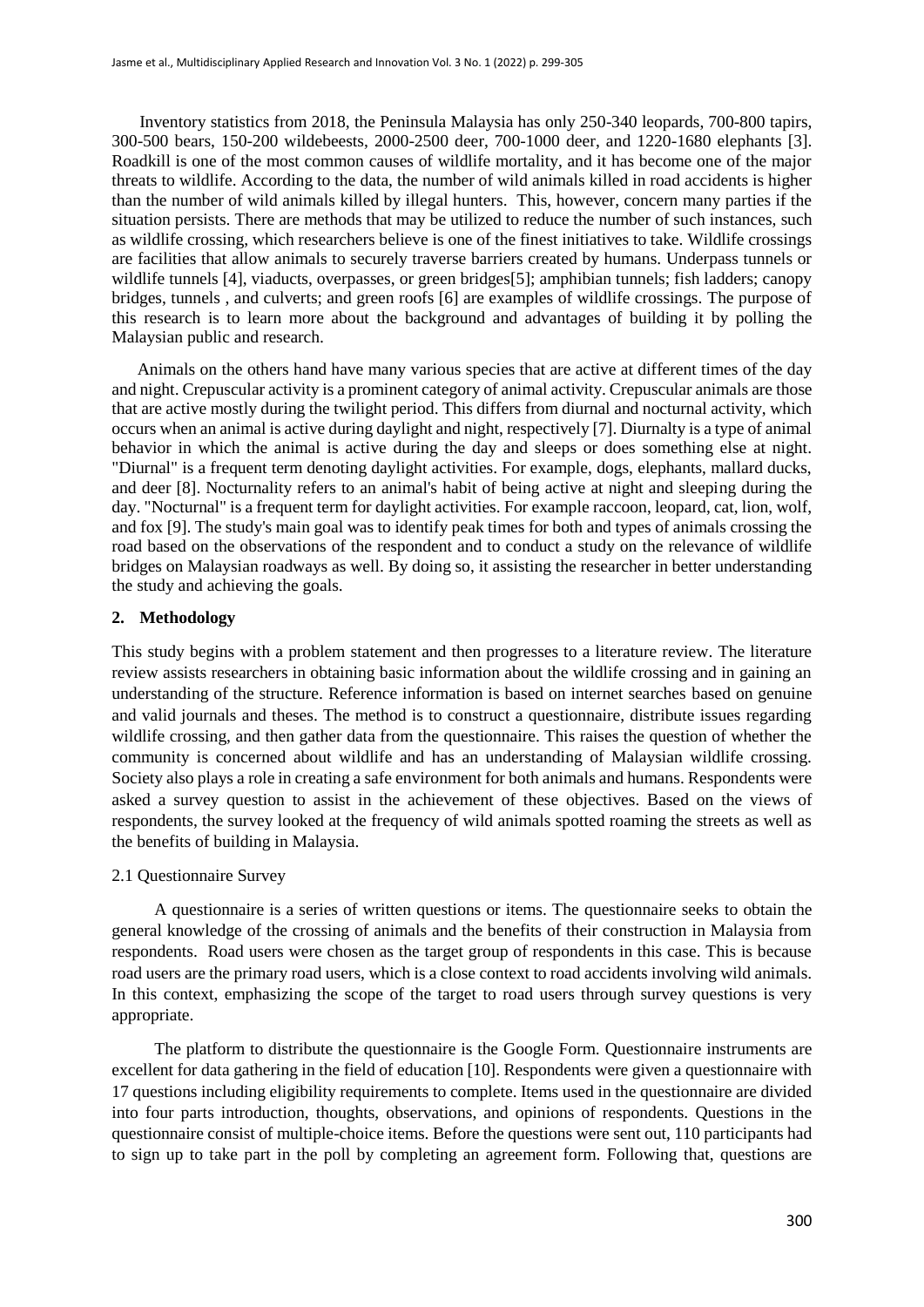delivered via links and participants have 24 hours to complete them. All of the respondents were chosen based on their previous experience of using the vehicle.

#### **3. Results and Discussion**

The findings were discussed in light of the research questions. Accordingly, the findings of this study will answer the question of how far the public's concern for wildlife and understanding of wildlife crossings and advantages are related. The frequency of animals passing through observation respondents may also be shown.

3.1 Species of animal that frequently crosses the road

The species of animal that frequently crosses the road were investigated to determine how many animal species in traffic accidents are involved. The species of animal as determined from the survey are monitor lizard (36%), macaque (22%), boar (17%), fox (7%), tapir (6%), wild cat (5%), elephant (4%) and dog (3%), as shown in Figure 1. Monitor lizard had the majority of data percentages. These species CITES (the convention on international trade in endangered species of wild fauna and flora) trading is currently primarily confined to Indonesia and Malaysia [11].



**Figure 1: Data species of animal crosse the road in Malaysia**

In Malaysian sites, monitor lizard occupancy was higher in regions of heavy land-use of oil palm plantings, and lizards preferred the planting of oil palm rather than the forest [12]. Increased food resources, more occupancy, and fewer homes are linked to petroleum palms in both studies. The increase in freshwater resources management and control related to land reclamation, land development, road building [13]. Water mitigation in Malaysia may have affected the monitoring of lizard ecology in disturbed habitats and have conferred substantial advantages for people in those areas. Roads divide habitats and drive animals to cross them in search of food or a partner, and road mortality is a major cause of loss for certain reptile species, especially those that dwell near human settlements [14].

|  | Table 1: PERHILITAN data 2012-2017 |  |
|--|------------------------------------|--|
|--|------------------------------------|--|

| No            | NDX.           | English Name                | Scientific Name            | Quantity |
|---------------|----------------|-----------------------------|----------------------------|----------|
|               | <b>Mammals</b> | Wild Boar                   | Sus Scrofa                 | 265      |
| $\mathcal{D}$ | <b>Mammals</b> | Leopard Cat                 | Prionailurus bengalensis   | 88       |
| 3             | <b>Mammals</b> | Malayan Tapir               | Tapirus indicus            | 68       |
| 4             | <b>Mammals</b> | Long-Tailed Macaque         | Macaca fascicularis        | 439      |
| 5             | <b>Mammals</b> | Common Palm Civet           | Paradoxurus hermaphroditus | 418      |
| h             | Reptile        | <b>Water Monitor Lizard</b> | Varanus salvator           | 742      |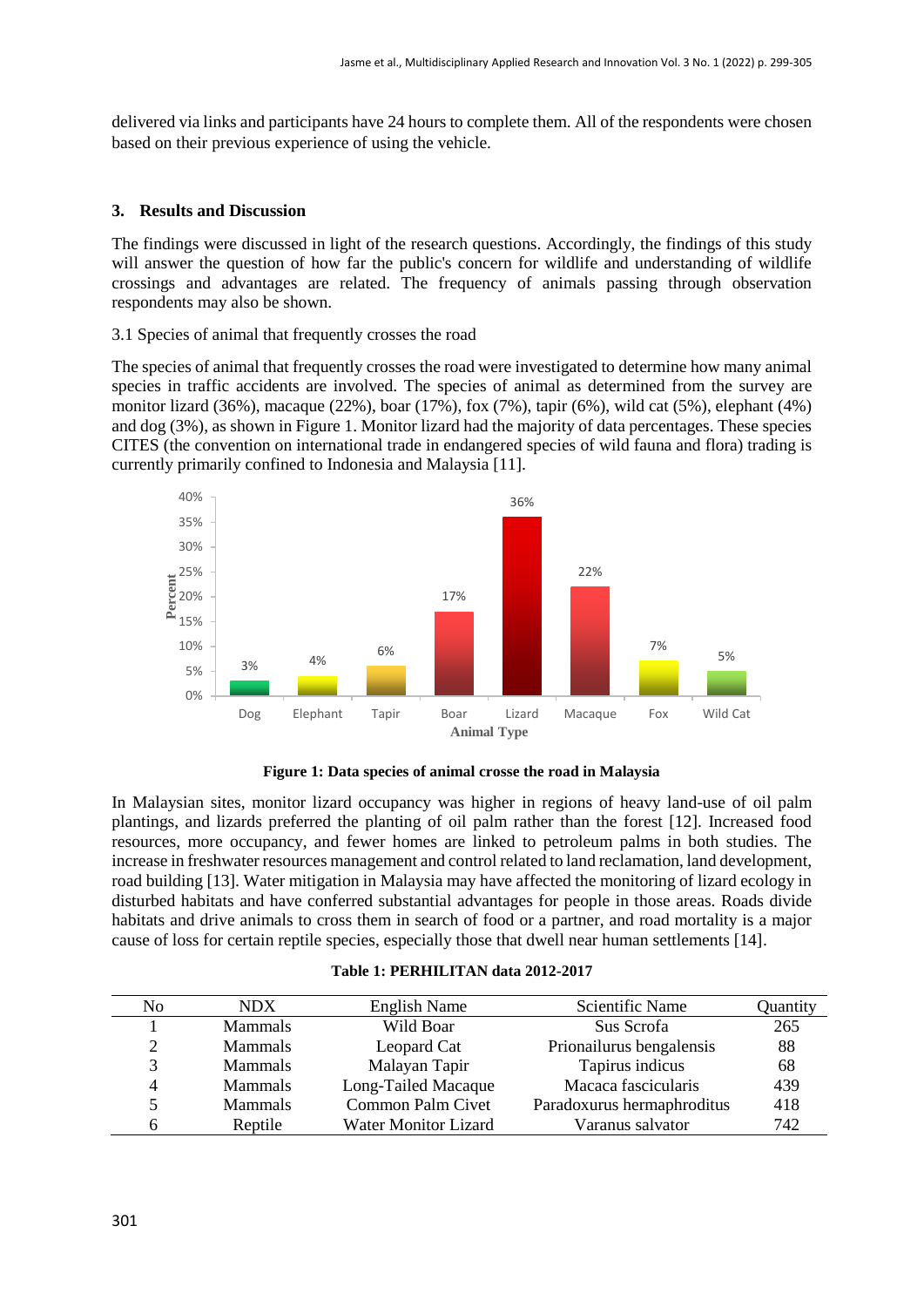Mammal species are the most common species in total engaged in these incidents, according to PERHILITAN statistics on the rate of wildlife accidents from 2012 to 2017, including 2444 wild animals. Water lizards of the reptile type had the largest number of deaths on the road, with 742 based on **Table 1**.

3.2 Identify peak times for wild animals crossing the road

The identify peak times for wild animals crossing the road were scrutinized to learned what time that animal regularly carrefour traffic. There are two times to aspect, during an equinox that refers to twentyfour hour period with an even day and night. The peak time for an animal cross on daylight hours was 10.00 am-12.00 pm. The number of respondents as much as 49.3%. The second time was 6.00 am-9.00 am as much as 21.7%. That because many animals active in the morning for food search, match, and migration [15]. At midday, it shows that the time is a break for employees and a maximum period for traffic. Those interviewed often observed wild creatures during that period shown Figure 2.





The peak hour at night was 10.00 pm-12.00 am. There were as many as 39.0% of respondents. Human activities, according to studies, cause animals to become more active at night in every part of the world. Many animals are moving into the night to avoid becoming entangled in humans, which is causing them to worry. It was much easier for them to cross the roads around midnight when the traffic was substantially lighter [16] shown at Figure 3.



**Figure 3: Animal data often cross at night**

#### 3.3 The important build wildlife crossing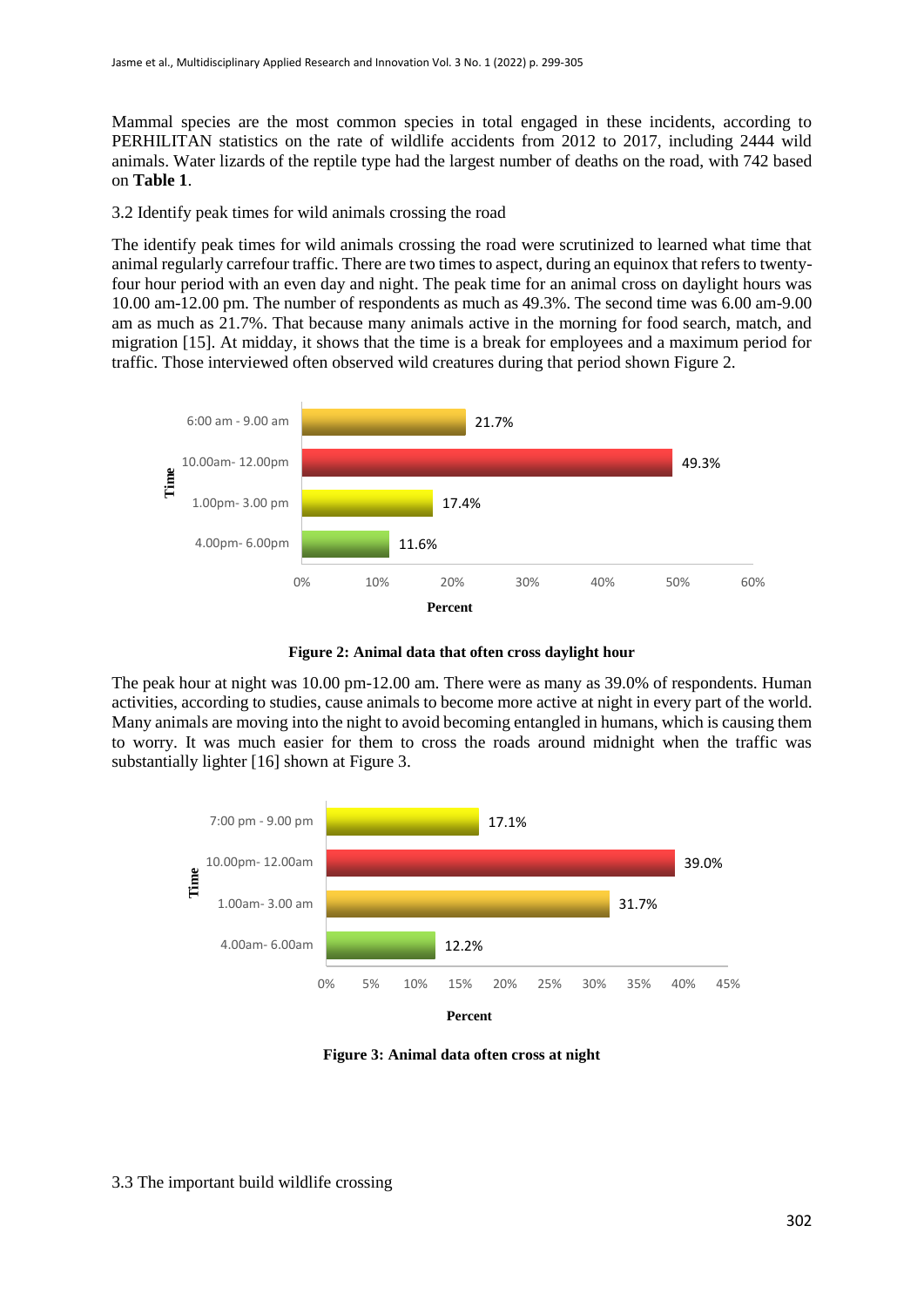The majority of respondents, based on their scale, agree that the Wildlife Cross, with 81.2% of votes, is extremely useful to overcome the problem of road animal accidents. Researchers and participants agree on the different benefits of wildlife crossing. Increased safety for motorists is among the advantages of creating a wildlife crossing bridge. Contrary to many of society's biggest issues today, solutions to Wildlife-Vehicle Collision (WVC) reduction and the weaving of our native environments[4] as shown in Figure 4.



**Figure 4: Scale respondents agree on the Benefits of Animal Crossing**

Next is the protection for wildlife can have a substantial effect on the numbers and risk the persistence of the long-term population [17], particularly for the endangered and endangered species, with one-two million big wild animals killed by cars annually. Crossing structures safeguard individual species from death or harm by physically separating wildlife from vehicles. The amount of agreement between the respondent on the adequacy of the Wildlife Crossing construction to address the problem. Based on the scale, with a total number of votes of 86.3%, the highly agreed level received the most votes. The majority of those interviewed agree firmly that the Wildlife Crossing is extremely well though solve the accident problem and prevent bad impacts on animals and people. The high level of the agreement also demonstrates that Malaysians care for the wild.



**Figure 5: The agreed scale Wildlife Crossing should be constructed.**

All the crossing structures were highly efficient in minimizing accidents between ungulates and cars, conserving migratory corridors, improving connection among populations, reducing habitat fragmentation inhumanly modified landscapes, and improving road safety both for wildlife and motorists [14] shown in Figure 5.

#### **4. Conclusion**

In the conclusion, the majority of respondents believed that the Wildlife Crossing is extremely helpful in preventing wildlife roadkill incidents. The aim is not just wildlife crossings built for the safety of wildlife, but also the safety of road users. Any effort to limit the number of such accidents, including the building of these wildlife crossings, should not be taken lightly. Next, the researchers discovered that the peak time for animals crossing the road during the day is between 10 a.m. to 12 p.m. This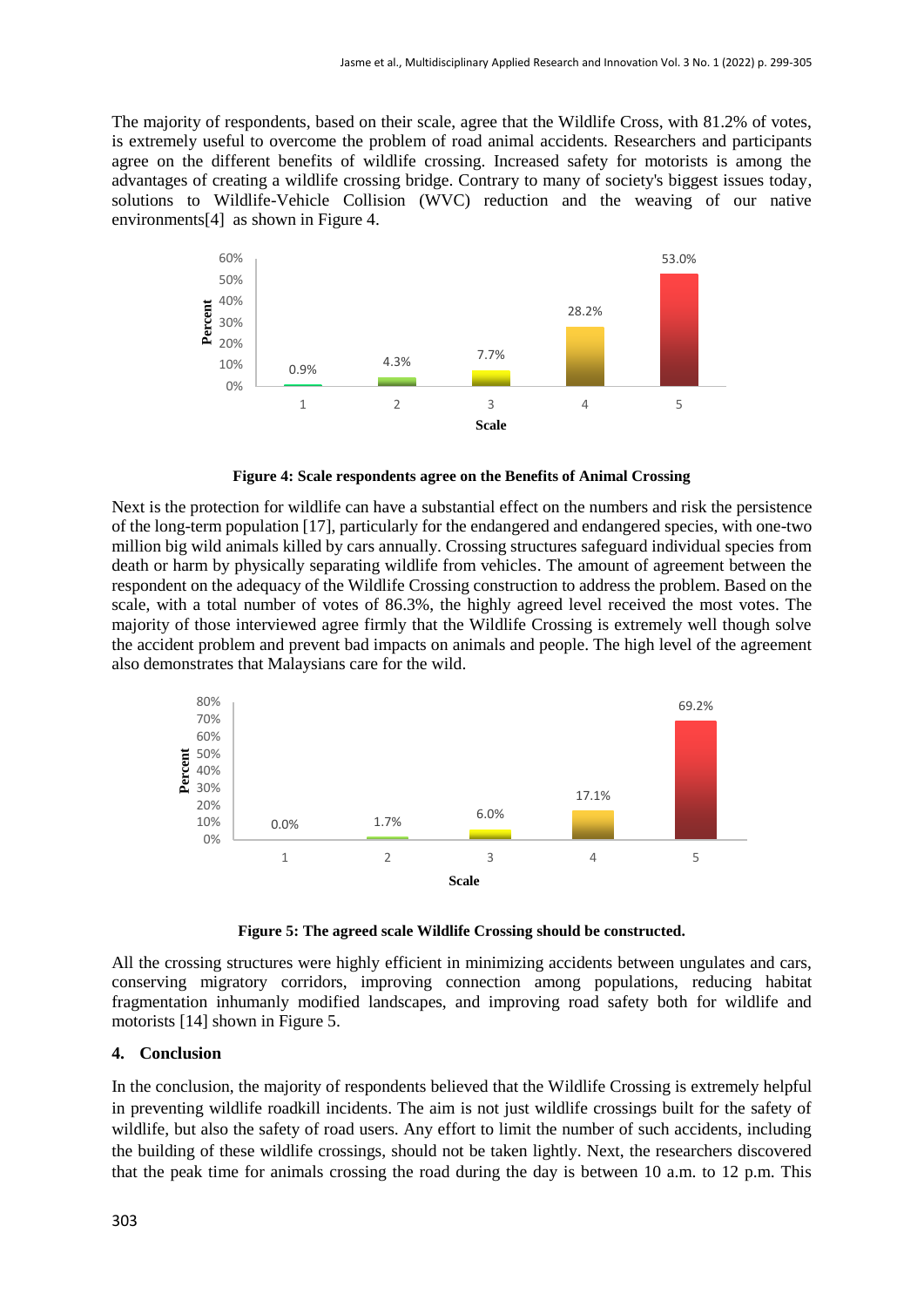indicates that workers will be out for lunch at that hour, and the wildlife is active at this time. At night, the majority of respondents spotted wild animals between 10 p.m. and 12 a.m. This is because wild animals are more active at night to hunt for food and mates. Wild creatures, such as reptiles, are examples of species that are only active at night. As a result, the goal of conducting surveys to identify peak time and research on the value of constructing wildlife bridges on Malaysian highways was met.

### **Acknowledgement**

The authors would also like to thank the University Tun Hussein Onn Malaysia for its support.

## **References**

- [1] M. J. Jamilul, and Anbia Md Denin, " Korban Jalan Raya," Harian Metro, January 12, 2019. [Online]. Available: Harian Metro <https://www.hmetro.com.my/utama/2019/01/411153/> korban-jalan-raya. [Accessed July 7, 2021].
- [2] B. Iuell et al., "A European Handbook for Identifying Conflicts and Designing Solutions," Wildlife and Traffic, Durban , 2003.
- [3] H. Yusop," Standard Asset Value of Life by PERHILITAN," pp. 90-158, 2018.
- [4] V. D. Ree et al., "Wildlife Tunnel Enhances Population Viability," Ecology and Society, vol. 14, iss. 2, art. 7 ,December 2009. [Online] Available: <http://www.ecologyandsociety.org/> vol14/iss2/art7/. [Accessed July 8, 2021].
- [5] N. England "Green bridges: Safer travel for wildlife". Biodiversity and ecosystems, July 31, 2015, Available: https://www.gov.uk/government/news/green-bridges-safer-travel-forwildlife. [Accessed July 8 ,2021].
- [6] M. A. G. Roofs, "Competence center for blue-green solutions, Scandinavian Green Roof Association." December 2020, Available: https://greenroof.se/?pid=28&sub=19. [Accessed July 10, 2021].
- [7] N. A. Mammals, "Glossary". Museum, Education, and Research. National Museum of Natural History. Smithsonian. Available: [https://web.archive.org/web/20170525112844/](https://web.archive.org/web/20170525112844/%20https:/naturalhistory.si.edu/mna/glossary.cfm)  [https://naturalhistory.si.edu/mna/glossary.cfm](https://web.archive.org/web/20170525112844/%20https:/naturalhistory.si.edu/mna/glossary.cfm)
- [8] V. Vinne et al., "Diurnality as an energy-saving strategy: Energetic consequences of temporal niche switching in small mammals." J Exp Biol. 218, pt. 16, pp. 2585-2593, 2015, doi: 10.1242/jeb.119354.
- [9] H. R. Agee and E.Orona. "Studies of the Neural Basis of Evasive Flight Behavior in Response to Acoustic Stimulation in Heliothis zea (Lepidoptera: Noctuidae)". Organization of the Tympanic Nerves. *Annals of the Entomological Society of America*, Volume 81, Issue 6, 1 November 1988. Available: [https://academic.oup.com/aesa/article-abstract/81/6](https://academic.oup.com/aesa/article-abstract/81/)/977/ 9564.
- [10] B. Gillham, "Case Study Research Methods." London: Continuum, 2000.
- [11] S. Khadiejah et al., "Management and Trade in Asian Water Monitors (Varnanus salvator) in Peninsular Malaysia", 2020. Department of Wildlife and National Parks Peninsular Malaysia (PERHILITAN).
- [12] J. R. Steven, Allain and J. G. Mark, "An Incidence of Road Mortality in the Asian Water Monitor (Varanus salvator) in Kota Kinabalu, Sabah, Malaysia", 2020. Available: https://ircf.org/ .
- [13] United Nations Development Programme, "Improving Connectivity in the Central Forest Spine (CFS) Landscape - IC-CFS Project Document." 2021. United Nations Development Program (UNDP), Malaysia, Global Environment Facility (GEF).